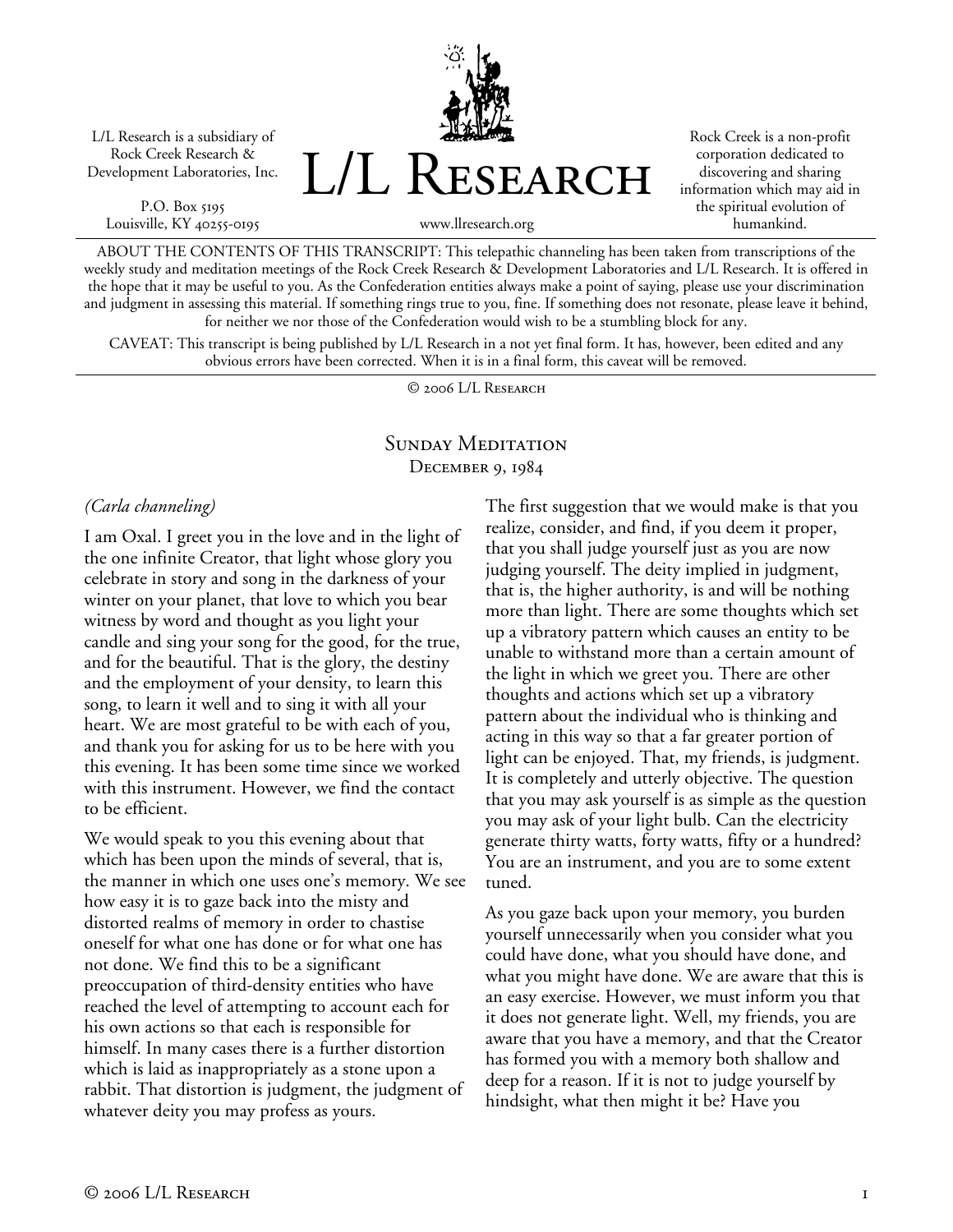considered that it is the present to which your memory may best speak?

There are too many things in most entities' experience of daily life. These things clutter the mind and cause it to work extremely inefficiently. Each decision that must be made in the course of such a busy day can best be made in the light of all the experience held in your memory and judged to a certain distorted extent within your incarnational patterns. Here is the use of judgment at its best. In order to use it you must slow down the tempo of your living. It may not be necessary to remove things, experiences, tasks, chores, relationships or commitments. It, however, is of extreme centrality that you remove the distractedness which you have allowed to come over you. You have the power of analysis, you have a great deal of experience. You know that you are now a seeker and that you wish to offer service, love and light. You can feel the light go on within you many times when you are allowing whatever wattage of which you are capable to flow freely through you to other entities, and yet you allow yourself to be distracted. This is not wise. It is for this reason that we must suggest again and again meditation on a daily basis in order that you may pace the tempo of your mind so that you create your day rather than reacting to its events.

Let us be stronger in our language. When you meditate, you are seeking the truth, each in his own way. That which you seek is like fire. It is powerful beyond your imagination. He who realizes light will heal. He who realizes love will bless. The gifts of meditation are far more powerful than the equivalent terms within your language. Many times in your holy works you have seen fire used as that which is holy. Those inspired to write those words felt the power of the gift of your self, your greater self that will come to you in meditation. The power which is potentially yours is such that you could indeed move mountains. You could indeed change your own life. The phrase "moving mountains" seems to be a cliché, and is used within your culture to describe just how powerful the energy which the Creator is, is. Bring it into life, bring it into your experience. Bring it into the circle between your heart and your mind, the circle your spirit makes for you, the circle which encompasses the universe. You can change your life. You can do it in a twinkling of an eye by changing the use of memory from hindsight to sightfulness of the present moment.

There is no need to repeat one single thing which you have felt to be an error. You are not a victim of your own behavior. You are not nailed to the cross of your own previous thinking. The original Thought of the one infinite Creator has the power to give you the peace of the present moment, the fullness of the present joy, and the discipline of one who creates.

In a tempestuous, bewildered and often appalling environment it is especially important that you know who you are, what you seek, and how you shall use your assets. If you believe that you are a spiritual being, if you believe that you are seeking the truth, then your assets are spiritual also and connected to the truth. How close to the fire of truth do you wish your life to come? In the ebb and flow of existence let that question goad you if necessary into the right use of your considerable powers of analysis, memory and will.

Oh, to have the faith that you to whom we speak now have. What a blessing you have, for to you all that is essential is shrouded in mystery. Only through faith do you understand that you are a spiritual being. Only through faith do you seek the truth and only through faith can you come alive and burn with an unquenchable flame. It is within your will and your power. It is not within ours. We refine. But you, my friends, you are mining. You are mining for your own precious heart. We wish you the right use of intellect, will, and faith as you search and dig and search again for the heart that lies beautiful and secret within you in the midst of this disheveled world which is third density.

I leave this instrument now, offering you our gladness and our blessing and our love. I am known to you as Oxal. Again we thank you and we leave you within the flame of truth, of light, of love, within the Creation that is One, within the Creator that Is All that there is. Adonai.

## *(Jim channeling)*

I am Latwii, and I greet you, my friends, in the love and in the light of our infinite Creator. We thank you once again for allowing us to join you this evening during your meditation. We would hope that our humble service might be of some aid if there are queries which we might attempt this evening. May we begin with the first query?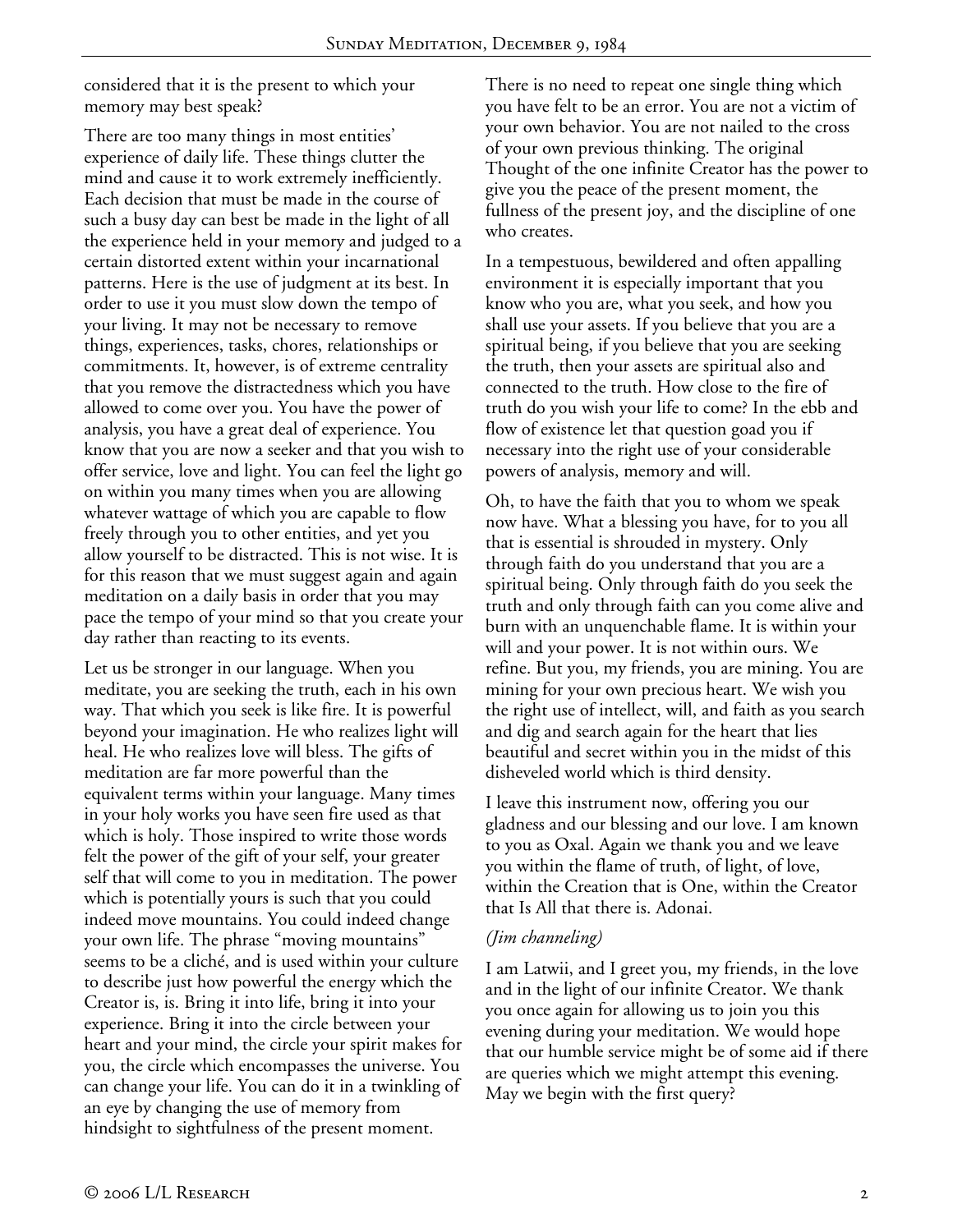**L:** Well, since no one's rushing for first place. Latwii, with the understanding that you do not want to prejudice our actions in any direction, could you give an estimate of what the likely future courses are for this group, particularly in areas of shared work, living arrangements, something along that nature, including the meditations and the Ra material?

I am Latwii, and am aware of your query, my brother. We find that this group has before it a great variety of possibilities. We see that within the heart of this particular group there is the great desire to continue with these meditations which have been ongoing for a large portion of what you call time. We can see a great weaving of entities in and out, delivering and taking many blessings. The tapestry which is the potential completed masterpiece is one of great beauty. The attempt to seek truth and to share that truth, that journey, is the binding force of this group. How precisely this force shall manifest within your experiential illusion is a function of many variables, shall we say. Each entity has within its being the desire to serve. Each entity has those lessons and abilities which are the resources upon which it shall draw. Each entity also has those, shall we say, limitations which shall line the environment in which it is able to provide its services and is able to share its abilities.

As you have correctly surmised, we cannot describe in too precise a detail the possibilities which this group may follow or investigate as a group, for this group has such a desire to serve that it might take our words and add too heavy a burden of weight to them. We can see that whether this group functions in a shared living arrangement or in the arrangement which now is in existence, the possibilities for enhancing individual and group awareness and union with all are quite, quite pronounced.

May we answer you further, my brother?

**L:** No, thank you. You've given me quite a bit to ponder. I appreciate that.

I am Latwii, and we thank you, my brother, for the attempt to shine a light into a future which seems somewhat murky and undefined.

May we attempt another query at this time?

**Carla:** I've noticed that spiritual communities are almost always in community, that is, when people gather for spiritual reason, often they also come into community. Is there an intrinsic reason for that

other than the practical reason for living closely enough together to share goods?

I am Latwii, and am aware of your query, my sister. We find that to generalize as to the reasons why various groups become groups is an exercise which has limitations as to accuracy. We can see that many groups join in order that the resources which are available might be enhanced for the use of each within the group. It is much easier, for example, to utilize one vehicle for transportation among many entities than it is for each entity to find the means whereby it shall have its own vehicle. There are entities which thrive within the environment shared by many. Such entities are of a nature which is outgoing and of a, shall we say, gregarious bent. These entities find it quite natural and a quite happy means of sharing whereby many come together for a purpose. This purpose, when of a spiritual nature, then, is enhanced in its dissemination, shall we say. There are entities which are less able to function within such an environment and are more likely to find means of shining a light by, shall we say, offering as individual entities. The sharing within a larger group then becomes that which is more periodic than continual.

There are many, many groups upon your sphere at this time which have gathered in order that the, shall we say, lessons and missions of the incarnation might be accomplished in a fashion which is in accordance with preincarnative agreements, as we see you have come to call such arrangements. These entities, therefore, follow a path which has been somewhat laid out before them and follow this path as individuals, and find themselves within an environment in which others have also come, though by individual paths now find themselves within a shared community of ideas. It would seem to many such entities that the concept of joining within a group has suddenly sprung upon them, whereas in actuality, each portion of the journey has been carefully planned, and each portion then unfolds as planned.

We, as we began this query, feel that our description of the means whereby groups become groups is a description which cannot include the great varieties of intentions and designs which the individuals comprising such groups bring as the motivation for such formations. Therefore, we beg your forgiveness for our inability to complete a survey of such a great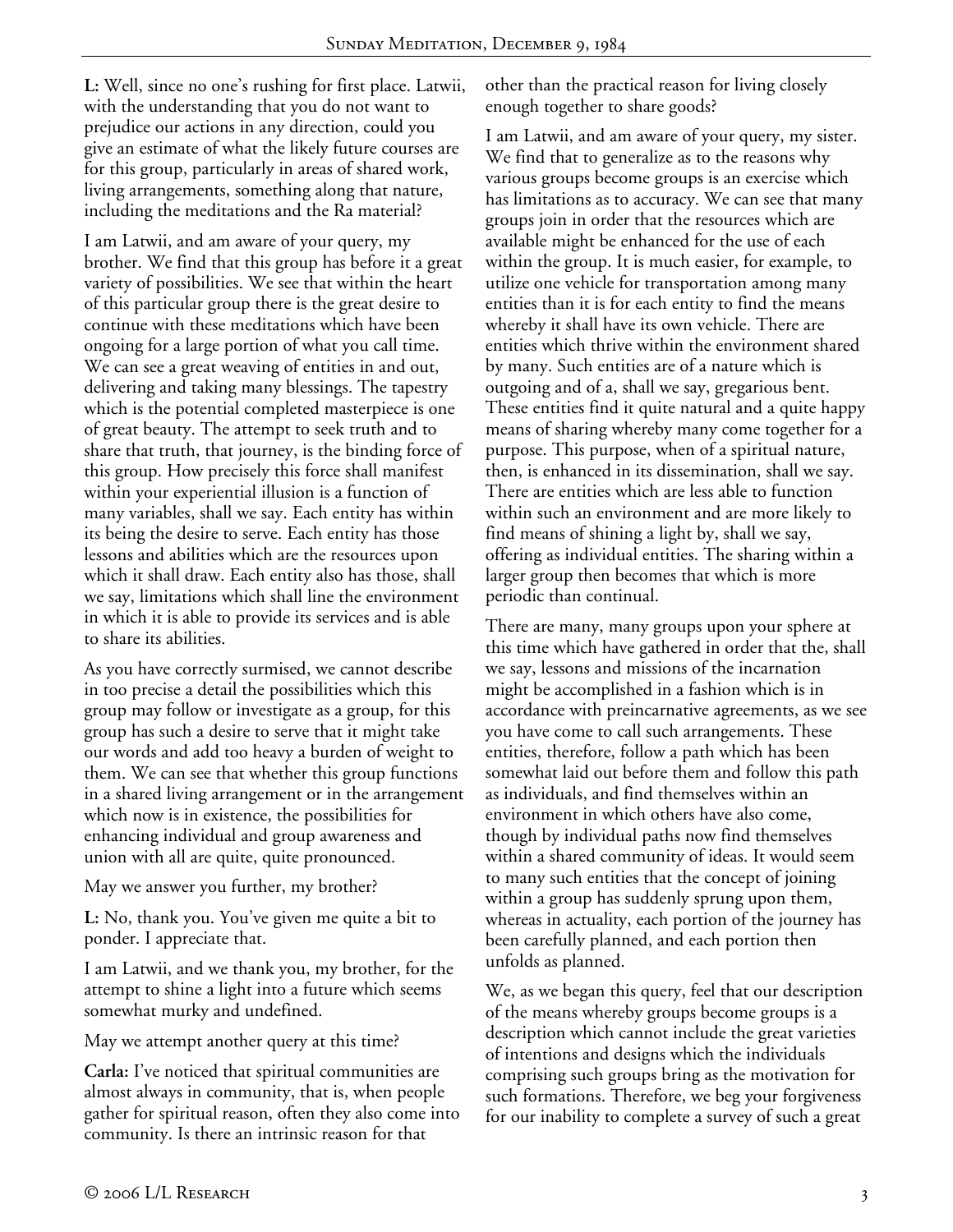gathering of souls as now is in progress upon your particular sphere.

## May we attempt further response, my sister?

**Carla:** Yes, because you didn't get at what I really intended, although it was interesting. Are you familiar with groups like that of Gethsemane or a cloistered religious community? I'll take it that you are because the instrument is. What I'm interested in, what's interested me before this, is the laying aside of the life entirely for the purpose of prayer, meditation, worship, adoration of the Creator, which is basically what cloistered people do, and what the people down at Gethsemane do, the difference between them being that they have various means of making a livelihood for themselves, and I think Gethsemane supports itself by making cheeses and other agricultural products. I think the cloistered nuns here in Louisville make their living by doing needlework and things for churches. That has always interested me, and since L asked the question, I just thought that I'd ask it, you know, what is it? Is there something in that situation that is more efficient a way to worship or to seek than the individual path? Do you see what I'm asking now? More a general principle than a survey of possibilities for us. I was off into abstractions there, still am.

I am Latwii, and feel that we have a better grasp of your query now, my sister. Within the field of the abstract, we do not believe that we can improve upon two sayings which are somewhat familiar to this group, the first being that "Birds of a feather do indeed flock together," that when the desire is present to glorify the one Creator with each portion of one's existence, then there is a power within the entity which brings it together with those of a similar vibration of seeking. The second quotation, shall we say, is of those known to this group as Ra and is a, shall we say, somewhat more noble statement of the first query, that being, "When those of like mind together seek they shall far more surely find."

There is a great motivating force within each portion of the Creator to know that self as the Creator and the Creator as the self. When the conscious seeking entity has brought itself in touch with this force in a sufficient degree, then it is as though the entity were moved by the power of its own seeking, and moved within the realm which shall be the most, shall we

say, nurturing for the nature of the entity. When an entity desires to give its entire being to the glorification of the one Creator, it is difficult to continue those daily practices which …

# *(Side one of tape ends.)*

# *(Jim channeling)*

I am Latwii, and we shall continue. It is, therefore, easier for many entities of such a great desire to seek and glorify the one Creator to come together and provide each with the ability to physically survive within your illusion by making a portion of the day available to the, shall we say, mundane pursuits, thereby freeing the greater portion of the day of each for that purpose which each has joined to realize.

May we answer you further, my sister?

**Carla:** No, thank you.

I am Latwii, and we thank you, my sister. Is there another query at this time?

**L:** Yes, of a very vague sort of nature. Generally speaking, each situation has either a good side or bad side, strong side or weak side, depending on your personal viewpoint. We tend, I believe, to regard living together in a group as being an advantageous situation due to our own bias in believing that our greatest advancement could possibly occur in living and serving in a group, and we all, being scattered around this area, find some disadvantage in that situation, be it extra travel time, the inconvenience, whatever, but it would seem to me that there is probably a good side to that too, a strong point that I'm overlooking somehow. Could you speak of this area please?

I am Latwii, and am aware of your query, my brother. We, in examining this area of discussion, feel that there are those points which are quite obvious to those seeking a group experience, that being that each entity within such a group brings a unique set of perceptions, abilities, desires and outlook for the future, shall we say. Within such a richness of resources, the possibilities for group and individual experience and enhancement of awareness are quite propitious. However, each situation, as you have noted, is colored with the light and the dark. Whether one portion will be seen by any entity as light or dark is a function of that entity's own unique perception. For example, the great variety of resources that many entities would bring to a group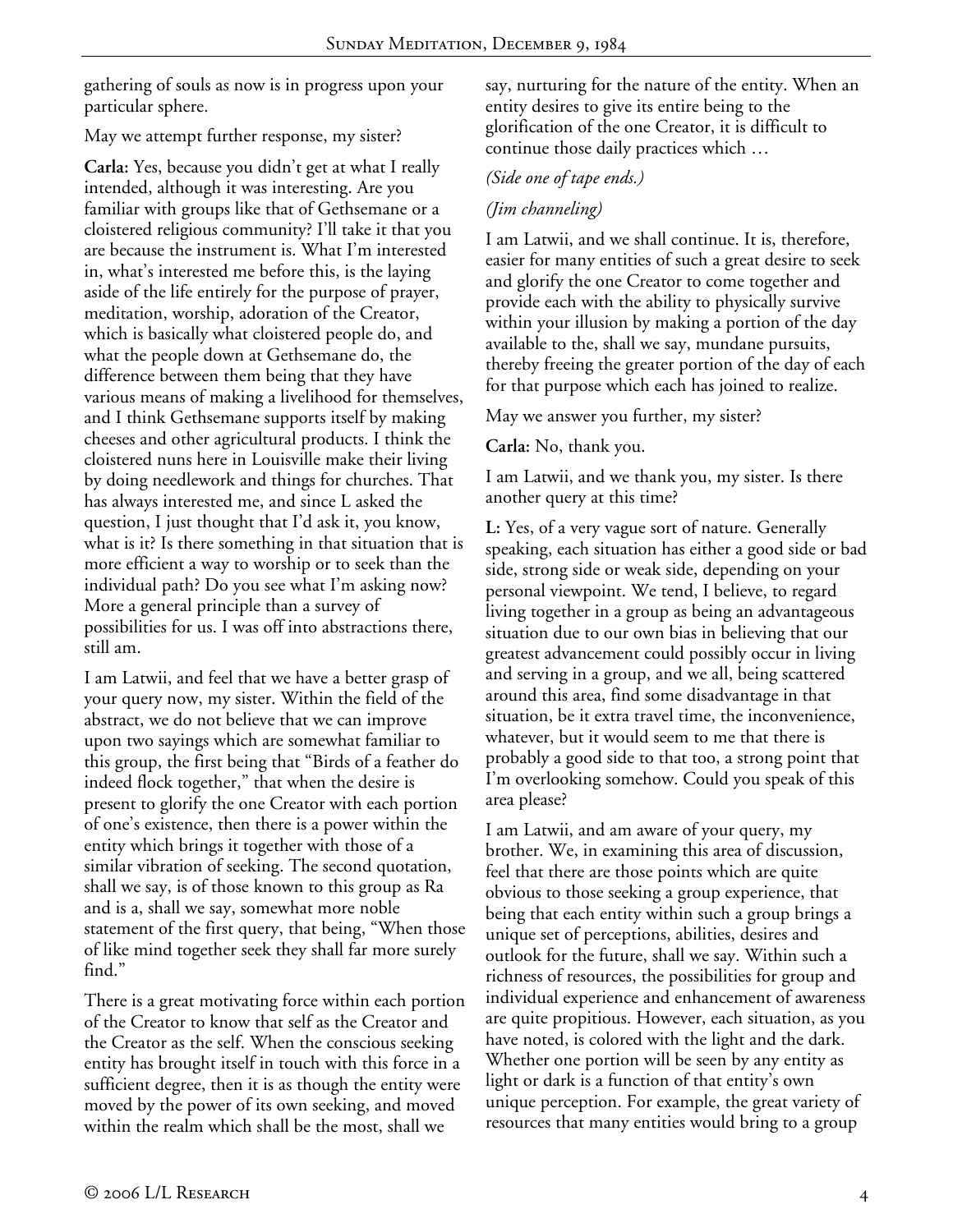experience might be seen by one particular entity as being the most happy of circumstances, in which a great force of creativity was in motion and merely needed to be focused in order that great work might be done. Upon the other side of the coin, another entity may see that such a great variety of resources might be the greatest stumbling block standing in the way of such a great work, for how could focus be achieved with so many wishing to go in so many directions?

The experience which results from such an interaction is the great virtue of your illusion, for it is the mingling and acceptance of many diverse points of view which allows the perception of the one Creator to expand that is more important than the supposed products or great works achieved. In the attempt at reconciling those differences which seem to separate one from another the greatest work of all is accomplished. The portions of the Creator come to see that the One exists in each and in all, and thereby there is the movement of the mind from the lesser to the greater point of view where acceptance now reaches with a wider span of awareness than previously it was able to reach.

May we attempt another query or respond in greater detail, my brother?

**L:** No, let me sit on that one for awhile and look at it. Thank you for your help.

I am Latwii, and we thank you, my brother. Is there another query at this time?

**Carla:** Just a confirmation. Just listening to everything that's gone on it seems to me that what you're saying is we have our choice of how to serve others and how to proceed in our own spiritual evolution, and the times when a community instead of a family, a smaller unit, are better, are those times when there is an overriding common goal like the worship of Jesus or study under a guru or something of that type, where everyone who comes into the community is coming into the community for very many of the same reasons, at least consciously. Isn't that what you're saying?

I am Latwii, and we believe that you have found the heart of our response, our sister. It is most important that the entities joining a community have a shared purpose. There must be some force which binds. There must be agreement upon how, when, where, and so forth, the nuts and bolts of the everyday

existence as well as the underlying purpose must be agreed upon. There are many ways for entities to be of service and to learn those lessons which they have incarnated to learn. However the course is pursued, it is most helpful that it be pursued within a certain degree of harmony, each with the other, therefore the shared purpose and means of attaining such is most necessary.

#### May we answer you further, my sister?

**Carla:** No. I think I understand now. Basically what you're saying is people who bond well into a community are doing it basically as a career, as a life focus, and not as part of a lifestyle but as the focus of the lifestyle, and the reason for it is never anything less than overriding, usually having to do with the faculties of faith, belief and seeking in a very mutually agreed upon way.

I am Latwii, and we feel that your comment is quite sufficient unto itself, my sister. May we attempt another response?

#### **Carla:** No.

I am Latwii, and we thank you, my sister. Is there another query at this time?

**L:** Latwii, it would seem to me that the greatest weaknesses in the idea of communal living for this group or any group would fall into two areas. The first, facing inwardly, would be the inability to maintain harmony as a result of the fact that the nuts and bolts, as you put it, of everyday living tend to be a stimulus toward the direction of failing to appreciate one another, the idea that the constant abrasion of people of similar intent with people that you never really chose to live shoulder to shoulder with as you would in a marriage or a family, and that there's a certain grating there [which] would tend to produce a lot of internal pressures and friction. And, facing outward, it would seem to be that there would be a tendency to fall into the trap of the we/they type of perception, a situation where we are the enlightened, the elite, whatever you would have it, and they are the sheep to be saved, the lesser group, perceptions of that nature. Is there a third area that you would suggest that would bear examination? Or a fourth or fifth, for that matter, in evaluating each for ourselves the possibility of communal living at some point?

I am Latwii, and am aware of your query, my brother. We can make a generalization which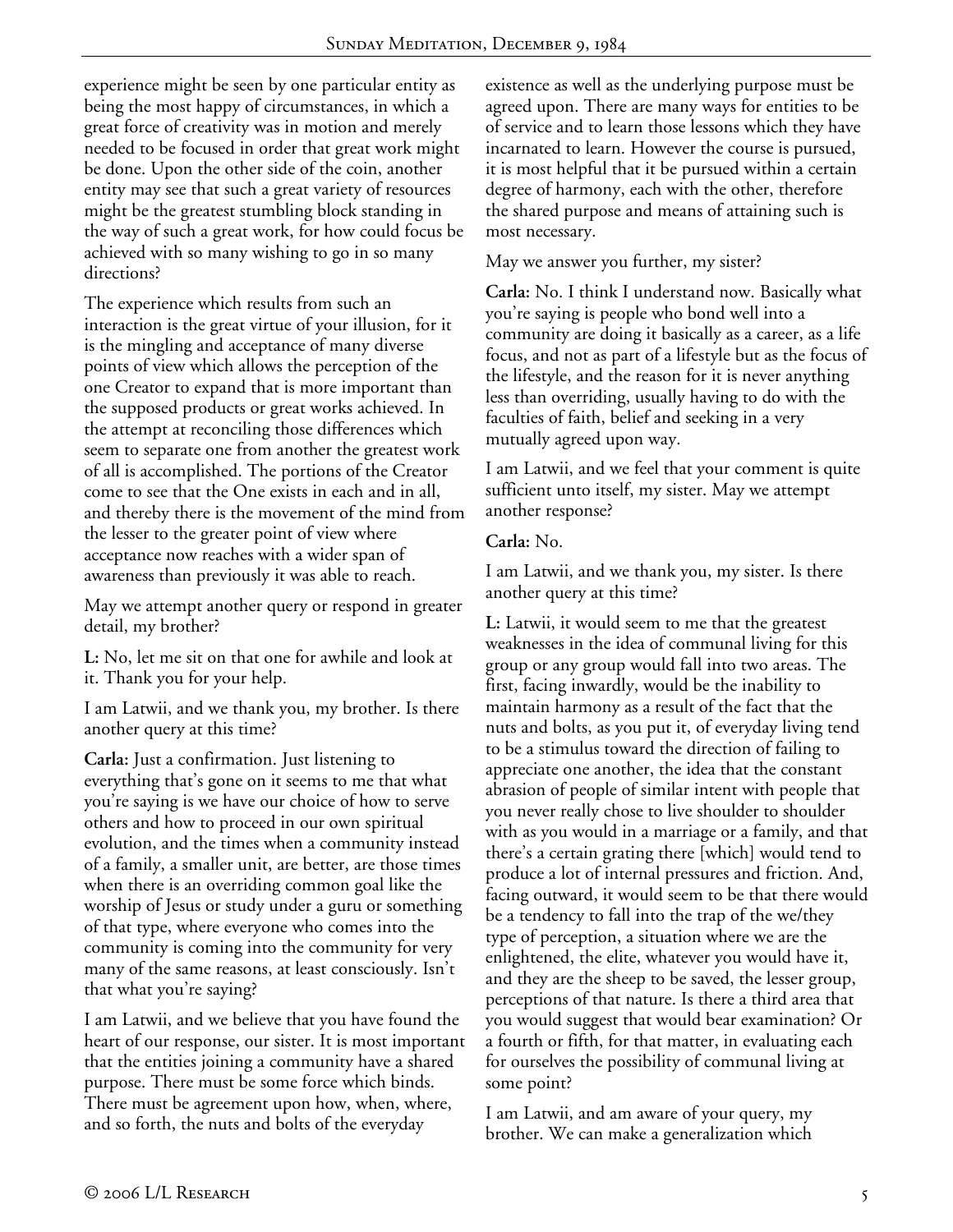hopefully has an application, no matter which direction is looked upon. As the ideals of a group are put into action, shall we say, then the test comes for each entity and for the group as a whole as to whether or not these ideals will truly be the governing force of such a group or whether individual preferences will from time to time make the entity blind to ideal, and then allow a movement from the ideal to a personal satisfaction. Each entity which has a lofty ideal also contains feet of clay. If such clay feet can also remember the ideals which formed the nucleus of the group, then there is greater harmony, whether one is dealing with the self, another self or many other selves. The ideals begin a group, the feet of clay continue a group. The feet of clay will then experience the mirroring effect from each entity, and when clay feet can continually become transformed by the ideals which are reborn moment to moment and experience to experience, then you shall see the continuation of such a group.

May we answer you further, my brother?

**L:** My final area, and then I'll let you rest for the night. An area I'd like to broach is in reference to the Ra material and the potential future for the Ra communications. The communications that have arrived up 'til now have been the result of the communal living situation. The implications that I believe I have perceived, some of the communications in this group since the death of Don have led me to believe that there is a possibility that more Ra material might be available at some future point. My interest lies in exploring the potential for furthering those communications and trying to understand what would be required, how far any or all of us would have to go to get to the point where we could be of some assistance in that area.

I realize this is a very general type of question with a lot of range to cover, but could you just give us some insight into what would be necessary or advantageous with that as an end product that we desire?

I am Latwii, and am aware of your query, my brother. We find some difficulty in successfully transmitting a response to this query, for not only are there great and complex matters to be considered, but there is as well a great desire that we have not to be of undue influence in any particular direction, whether to seek the reestablishment of

communications with those known as Ra or whether to cease such efforts. We in our response must be most general though we have upon a previous occasion spoken to some length concerning the efforts which would be necessary should the decision be made to attempt to reestablish such contact.

We find that the nature of that particular contact is one which is most delicate and most powerful. It is not a type of experience or sharing which one can enter into lightly. It is one which requires the most dedicated of efforts, a dedication yet with a lightness of dedication which does not require certain outcomes. We find that this particular group, though great in desire to be of service, would have a most delicate and lengthy journey to travel should such efforts be made in this attempt, and each entity then must look within its own being in order to find that purity of dedication which would be necessary. The most rigorous honesty is recommended, and we can see that each entity begins with such.

We beg the forgiveness of each present for seeming to speak in riddles, but at this time that is our lot, for this is not a simple matter and we would not wish to guide overly much in any particular direction.

May we attempt further response, my brother?

**L:** Yes. I can understand your reluctance to speak in a manner which may be construed as instruction or influencing. At the same time, each of us who would be interested in stepping upon the path you have discussed is going to have to make a decision every day with every step on that path as to whether or not to continue to follow it. Is it possible for you without undue influence to anyone to simply suggest a first step along that path so that in knowing where we're going and knowing where the path leads, those who would choose to set a first step on it might at least know where to step so as to determine whether they want to continue to follow the path or not get on it at all at this point?

I am Latwii, and am aware of your query, my brother. We may suggest that the first step of any such path is the consideration of that step. Look ye to your own being that ye might see what motivations are within, what possibilities lie before. We cannot be more specific. This is a journey which is of necessity chosen step-by-step and fashioned by the free will of the traveler.